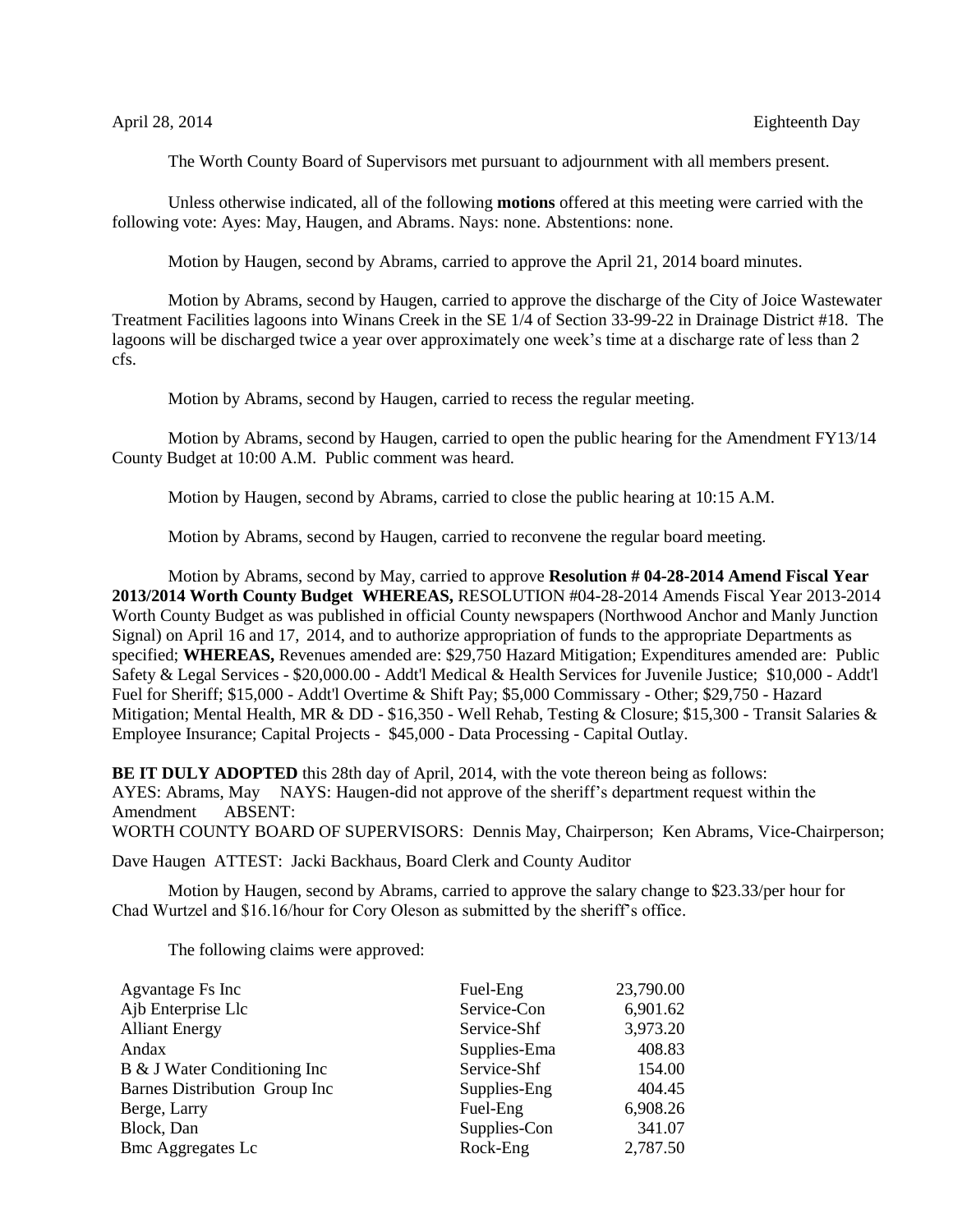| Bob Barker Company Inc              | Supplies-Shf    | 275.74    |
|-------------------------------------|-----------------|-----------|
| Bp                                  | Fuel-Eng        | 110.49    |
| <b>Butler Co Sheriff's Office</b>   | Service-Csr     | 32.45     |
| Butler, Shana                       | Mileage-Phd     | 18.45     |
| Capranos, Thomas                    | Rent-Vaf        | 250.00    |
| Carquest Auto Parts Inc             | Parts-Shf       | 14.23     |
| Centurylink                         | Service-Eng     | 1,604.07  |
| Cerro Gordo Co Sheriff              | Service-Csr     | 17.00     |
| Cerro Gordo Co Treasurer            | Service-Mex     | 524.80    |
| Clark, Kay                          | Service-Aud     | 210.00    |
| Des Moines Stamp Mfg Co             | Supplies-Shf    | 26.70     |
| <b>Fallgatter's Market</b>          | Supplies-Phd    | 18.45     |
| Farmchem Corp                       | Supplies-Con    | 285.20    |
| <b>Fastenal Company</b>             | Supplies-Eng    | 1,573.66  |
| Floyd County Sheriff                | Service-Csr     | 20.00     |
| Franklin County Sheriff             | Service-Csr     | 39.84     |
| Fynbo Welding                       | Service-Eng     | 301.50    |
| <b>Grafton Fire Department</b>      | Reimb-E911      | 2,000.00  |
| Green Canopy Inc                    | Service-Con     | 270.00    |
| Greve Law Office                    | Rent-Aty        | 350.00    |
| Hawkeye Legal Services Inc          | Service-Csr     | 80.00     |
| Huber Supply Co Inc                 | Supplies-Eng    | 188.75    |
| Ia Law Enforcement Academy          | Edu-Shf         | 20.00     |
| Isac Group Health                   | Health Ins Prem | 57,388.00 |
| Isaca                               | Edu-Aud         | 190.00    |
| <b>Jasper County Sheriff</b>        | Service-Csr     | 29.38     |
| Johnson, Harold H                   | Rent-Phd        | 1,000.00  |
| Johnson, Teresa                     | Mileage-Phd     | 119.00    |
| Knudtson, Kirby                     | Service-Shf     | 70.39     |
| Kossuth County Sheriff              | Service-Csr     | 28.44     |
| Kuennen, Joseph                     | Service-Gsr     | 236.25    |
| Lexisnexis                          | Service-Trs     | 134.00    |
| Loveland, Carmen B                  | Service-Aty     | 45.00     |
| <b>Manly Junction Signal</b>        | Service-Trs     | 36.00     |
| Martin Marietta Materials Inc       | Rock-Eng        | 3,172.35  |
| Mc Clure Engineering Co             | Service-Ndp     | 2,990.50  |
| Medline Industries Inc.             | Supplies-Phd    | 87.41     |
| Myli, Diane                         | Mileage-Phd     | 16.30     |
| <b>Next Generation Technologies</b> | Service-Mha     | 325.00    |
| Niacog                              | Service-Tra     | 1,131.25  |
| No Ia Juvenile Detention            | Service-Juj     | 7,150.00  |
| Northern Iowa Therapy Pc            | Service-Phd     | 1,050.00  |
| Northwood Anchor Inc                | Service-Trs     | 50.40     |
| Northwood Electric Inc              | Service-Gsr     | 133.36    |
| Northwood True Value                | Supplies-Eng    | 357.20    |
| Northwoods State Bank               | Supplies-Trs    | 51.64     |
| Northwoods State Bank               | Service-Trs     | 248.40    |
| Nuehring, Joyce                     | Rent-Soc        | 450.00    |
| <b>Olson Trading Post Inc</b>       | Supplies-Con    | 139.99    |
| Olson, Teresa                       | Mileage-Rec     | 113.36    |
| <b>Osage Municipal Utilities</b>    | Service-Ema     | 63.86     |
| Overhead Door Co Of Mason City      | Service-Eng     | 227.90    |
| Paetec                              | Service-Eng     | 17.48     |
|                                     |                 |           |